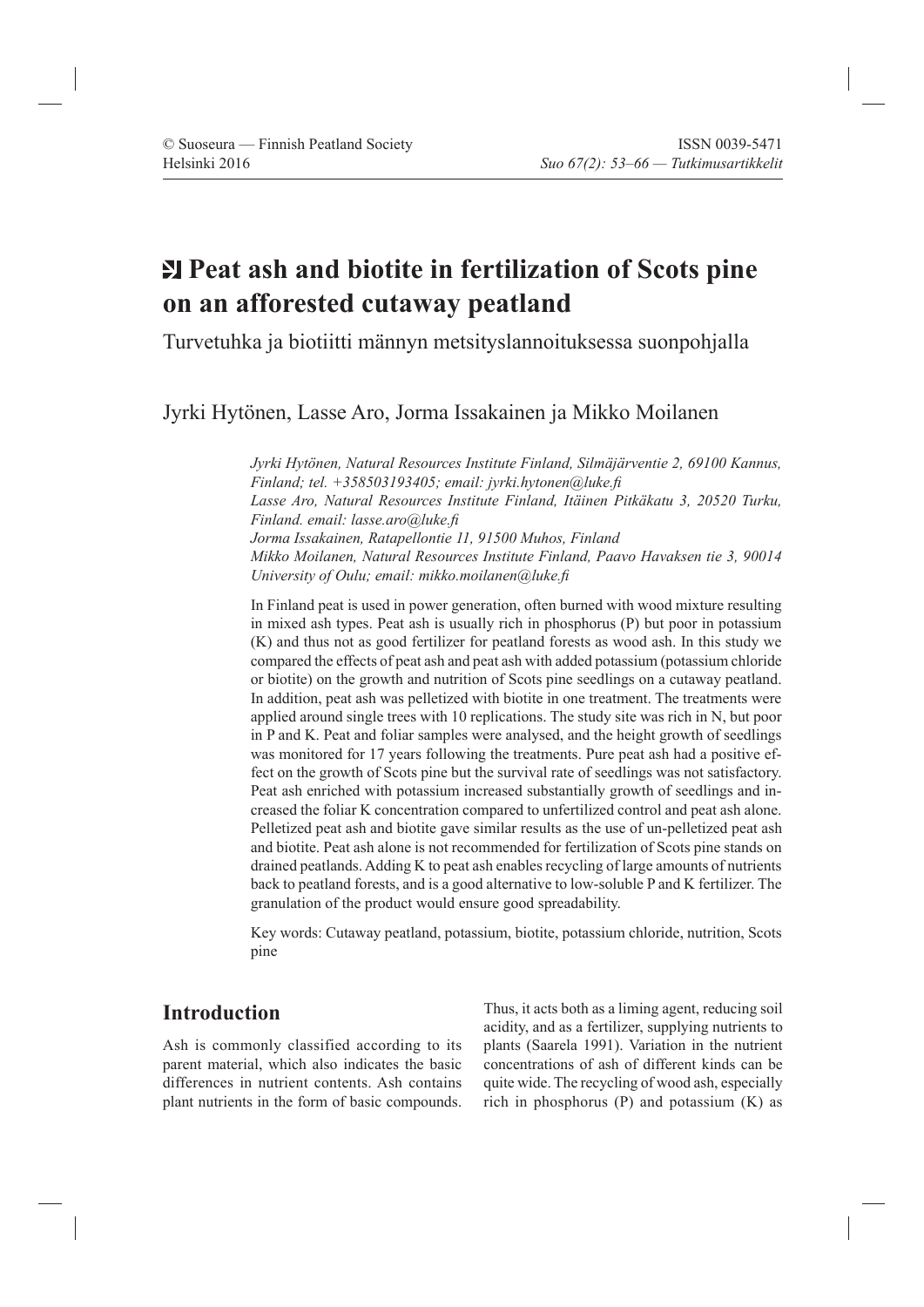fertilizer has been studied quite intensively for several decades and research results show that the use of wood ash has several advantages, e.g. promoting tree growth and nutrition, and reversing acidification of forest soil (e.g. Aronsson  $\&$ Ekelund 2004, Pitman 2006, Huotari et al. 2015).

In Finland and other countries having rich peat resources, peat is also used in energy generation in power and heating plants. Peat constitutes 5–7 % of the total energy consumption in Finland. Peat and wood are often burned as a mixture, resulting in mixed peat and wood ashes. As a by-product 350,000 tonnes of peat ash and mixed peat and wood ash are formed annually (Moilanen 2009). Recycling of the nutrients contained in peat ash, now mostly disposed off as waste, could be an interesting alternative for improving the nutritional status of soils.

Peat ash, as it is rich in phosphorus (P), is potentially suitable fertilizer for forests where P is the limiting nutrient for tree growth. Thus, peat ash can serve as a slowly soluble phosphorus fertilizer in peatland forests (Silfverberg & Issakainen 1987a, Issakainen et al. 1994, Moilanen et al. 2012). On the other hand, it is poor in other essential nutrients and contains, e.g. considerably smaller amounts of potassium (K), calcium (Ca), magnesium (Mg) and boron (B) than wood ash (e.g. Moilanen & Issakainen 2003, Mandre et al. 2010, Silfverbeg et al. 2010). The K content of peat ash is often less than 10% of the K content of wood ash (Silfverberg 1996). For this reason peat ash has been considered to be an inferior alternative to wood ash as an additional nutrient source for trees (Issakainen et al. 1994, Moilanen & Issakainen 2003).

However, even though less than wood ash, peat ash has also improved the nutrient status and growth of Scots pines on peatlands, especially at high rates of application (Silfverberg & Issakainen 1987a, Issakainen et al. 1994, Moilanen et al. 2012). Small positive growth responses have been reported in greenhouse studies (Moilanen et al. 1987, Saarela 1991), in pot studies conducted outdoors (Mandre et al. 2010), and in peatland forests (Silfverberg & Issakainen 1987a, Issakainen et al. 1994, Moilanen et al. 2012). Peat ash has also accelerated the initial development of downy birch (*Betula pubescens* Ehrh.) (Huotari et

al. 2008, 2009), and at high application rates (50 Mg ha<sup>-1</sup>), growth of silver birch (Lumme 1988) and energy willows (Hytönen 1998a) on cutaway peatlands. Besides the low K content of peat ash, the lower solubility of K in peat ash contributes to the low availability of K following peat ash fertilization (Nieminen et al. 2005). Peat ash also decreases soil acidity (e.g. Moilanen & Issakainen 2003), but compared to dolomitic limestone or wood ash, the application rates of peat ash should be much higher in order to achieve the same effect (Jokinen 1982, Saarela 1991).

In Finland, shortage of phosphorus and potassium can limit foremost the growth of trees in drained peatland forests and deficiencies of these nutrients are common (Kaunisto & Tukeva 1984, Moilanen et al. 2005, 2010, Pietiläinen et al. 2005). Potassium deficiencies are most common on thick-peated, originally treeless or sparsely treed fens (e.g. Kaunisto & Tukeva 1984). Tree growth problems are caused by the shortage of P and K and the imbalance with the abundant nitrogen (N) (Kaunisto & Tukeva 1984, Moilanen 1993, Silfverberg & Moilanen 2008, Moilanen et al. 2010, Moilanen et al. 2015). For example, in a study by Moilanen et al. (2010), every second experimental stand on drained peatland was suffering from P deficiency, every third stand from N deficiency and every fourth stand from severe K deficiency; imbalances in N:P and N:K ratios were most abundant in deep-peated and N-rich sites. On cutaway peatlands even more severe nutrient imbalances are typical (Aro et al. 1997).

In forest fertilization potassium has been mainly applied as water-soluble potassium chloride (Moilanen et al. 2005). The duration of the effect of potassium chloride fertilization has been shown to be ca. 15 years when the amounts suggested in the recommendations are applied (Pietiläinen et al. 2005). However, also slowly soluble forms of potassium compounds (e.g. biotite and phlogobite) have been tested in forest fertilization trials (Moilanen et al. 2005). Biotite is a silicate forming large platy mineral  $(K(Mg, Fe)_{3}AISi_{3}O_{10}(OH))_{2}$  and does not contain water-soluble potassium. Potassium ions are tightly fixed in the interlayer positions of mica and are only partly released by cation exchange reactions that depend on the amount of cations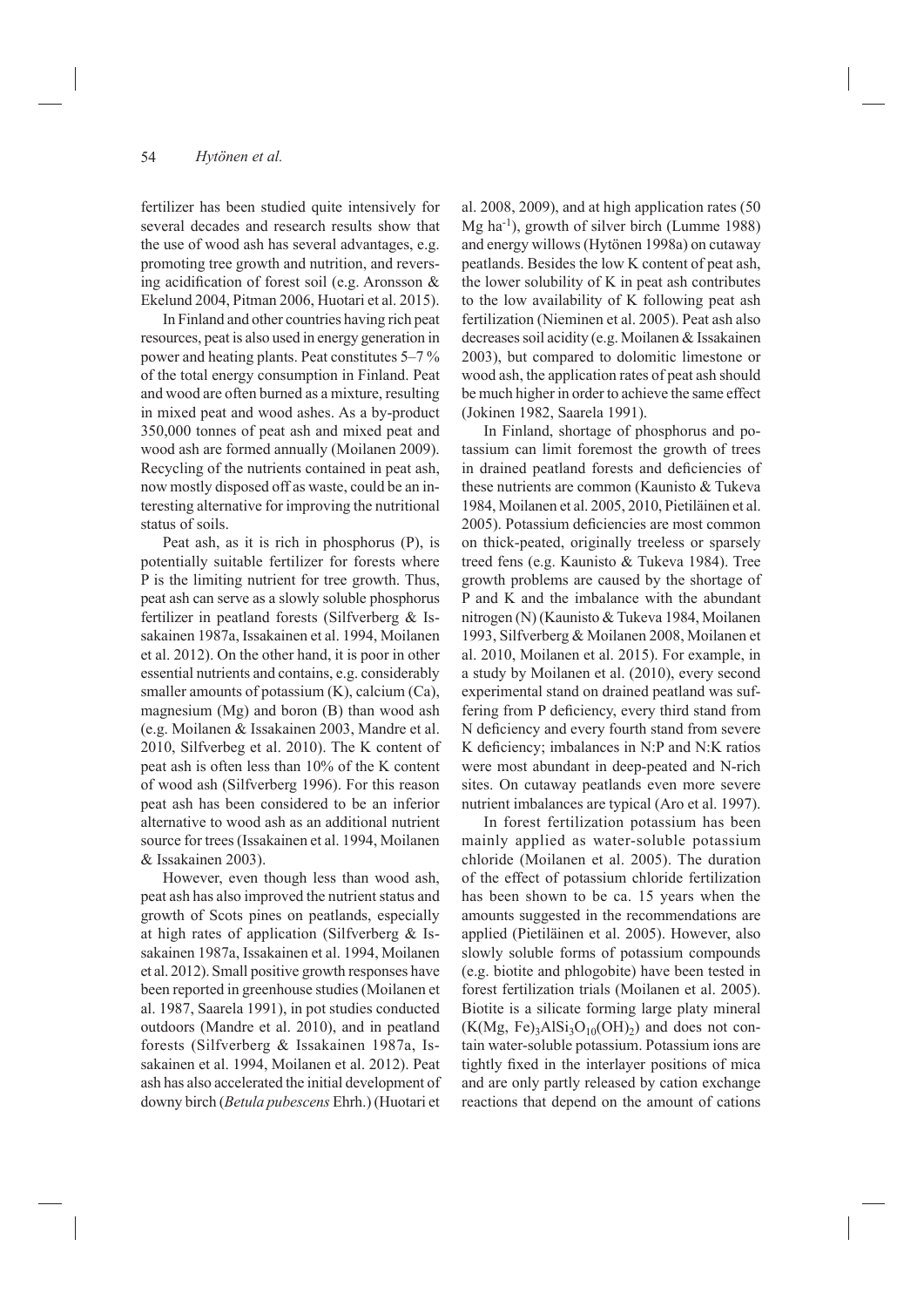present in the soil. They have been shown to increase foliar K concentration initially slower than potassium chloride (Kaunisto et al. 1993, Moilanen et al. 2005). The duration of the fertilization effect with slowly soluble potassium fertilizers has been shown to be at least 19–25 years and thus longer than achieved with easily soluble potassium chloride (Kaunisto et al. 1993, 1999, Moilanen et al. 2005).

The untreated loose ash or fly ash is difficult to handle and its transportation and spreading in forests is technically difficult and presents health risks to operators because of the fine particles (Juntunen 1982). Nowadays almost all ash used in forestry is stabilized, and spread mostly in granulated form or smaller amounts as pelletized or self-hardened forms. Stabilizing could reduce the leaching of nutrients. For example, by using stabilized wood ash the possible shock effects of high pH are considered to be avoided (Steenari et al. 1999). K is the most soluble nutrient in hardened wood ashes, but its loss rate from hardened ash is somewhat lower than from loose ash (Eriksson 1998, Nieminen et al. 2005) due to formation of slower solubility compounds during the granulation process (Steenari et al. 1999). However, Nieminen et al. (2005) did not find any differences in K release between self-hardened ash granulates and loose ash. In the granulation process ash could be improved by mixing different kinds of ashes or adding nutrients (Hytönen 1998b, 1999). Peat ash complemented with fertilizers containing K could be an excellent fertilizer for peatlands (Moilanen et al. 2012). Since pelletizing and granulation of ash is nowadays a general procedure, the peat ash and biotite could be added in the process.

We hypothesized that mixing biotite containing slowly soluble K with peat ash would increase the usability of peat ash as a fertilizer by increasing K nutrition and growth of pines in K deficient sites.

# **Material and methods**

The study area is located in Vaala, in the Pelso cutaway peatland area  $(64°31''N, 26°24''E)$  which was released from peat harvesting in 1992. The peat thickness in the area was 38 cm on average and varied from 13 to over 100 cm. Afforestation was done by planting one-year-old containerized Scots pine (*Pinus sylvestris* L.) seedlings in spring 1997. A fertilization experiment was established in spring 1998. The average temperature and precipitation in the summer months (June–August) during the study period was 14.2 °C and 211 mm, respectively (Fig. 1).

The five fertilization treatments tested were 1) unfertilized control (0), 2) peat ash (PA), 3) peat ash + potassium chloride (PA+Ks), 4) pelletized mixture of peat ash and biotite (PA+Bip) and 5) un-pelletized mixture of peat ash and biotite (PA+Bi) (Table 1). The application amount of P was 42 kg ha<sup>-1</sup> in all fertilization treatments. K amount in the peat ash treatment was 12 kg ha-1 and in treatments where potassium chloride or biotite was added to peat ash it was 112 kg ha-1 (Table 1). Peat ash originating from the Haapavesi power plant using exclusively peat, was used at a rate of 4,000 kg ha<sup>-1</sup>. Nutrient content of ash was: P 1.04 %, K 0.31 %, Ca 7.8 %, Mg 1.7 %. Biotite originated from Siilinjärvi (K 5 %, Ca 7 %, Mg 10 %). Potassium chloride (K 49.8 %, Mg 0.1 %) was applied at a rate of 200 kg ha<sup>-1</sup> and biotite at a rate of 2,000 kg ha-1. The pellets containing wood ash and biotite were made with a small pelletizing machine (Takalo 1997).

The experiment consisted of 50 experimental plots (single tree plots) with a sample tree in the centre. Diameter of the plots was 1.6 m  $(A = 2)$  $m<sup>2</sup>$ ). The five treatments were assigned to sample plots in randomized block design with ten replications. Fertilizers were spread around seedlings in the plots in the beginning of June 1998. The seedlings were numbered.

The total height and height growth of the trees were measured at an accuracy of 1 cm. Measurements were done in autumn 2000, 2001, 2002, 2003, 2004 and 2014. In 2000 and 2003 also the base diameter of the seedlings was measured and in 2014 diameter at breast height was measured.

The number of needle age classes in the main stem of the pines was counted from each tree in 2000 and 2003. At the same time also the length of current-year needles was measured from the middle of the youngest shoots.

All trees were assessed for visual symptoms of K deficiency after three  $(2000)$ , six  $(2003)$  and 17 (2014) growing seasons following fertilization.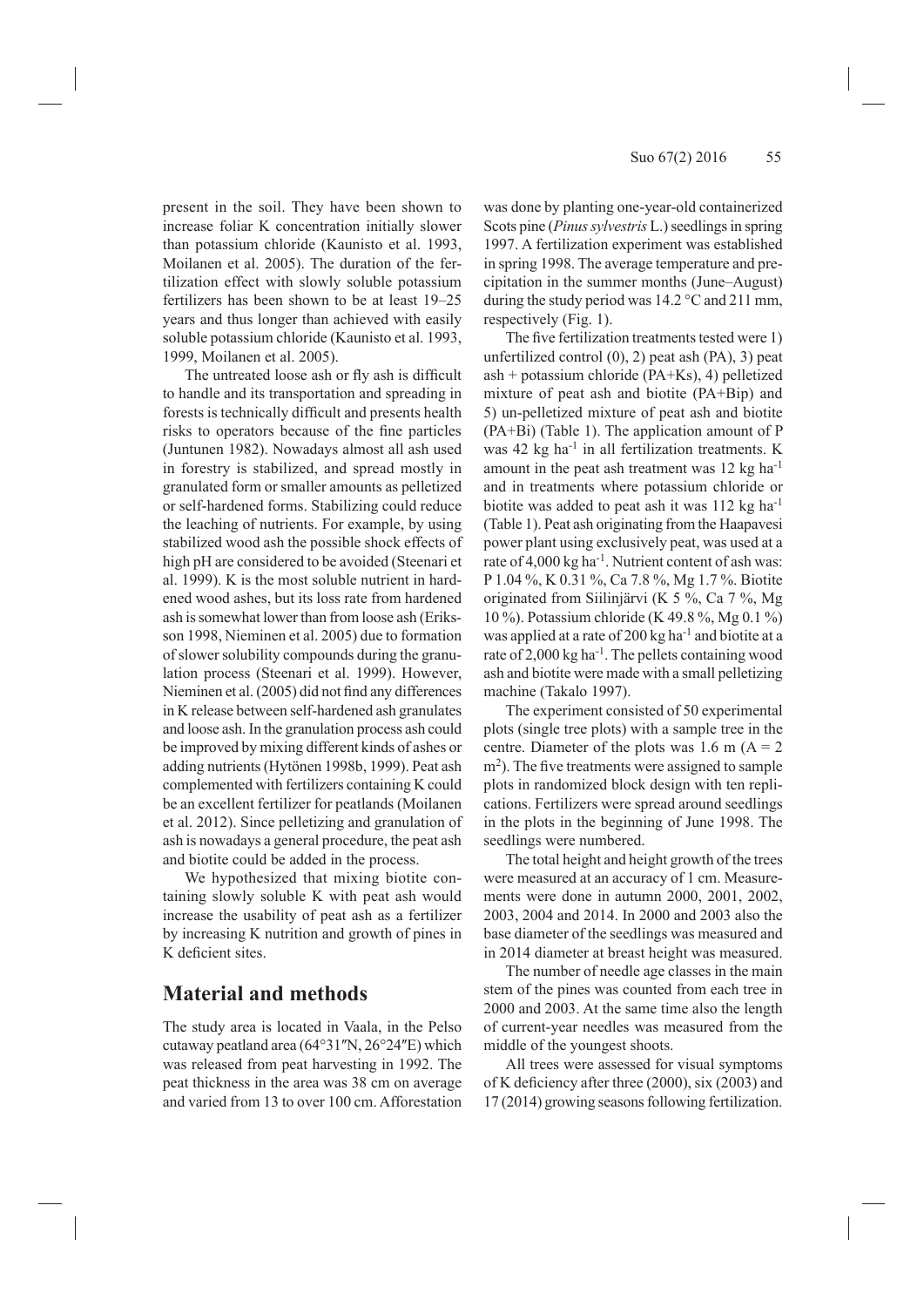

Table 1. Fertilization treatments in the Scots pine seedling stand experiment on a cutaway peatland in Vaala, northern Finland.

*Taulukko 1. Lannoituskäsittelyt suonpohjalle perustetulla männyn metsityslannoituskokeella Vaalassa Pohjois-Suomessa.*

| Treatment, Käsittely |                                                                      | Amount of nutrients<br><i>Ravinnemäärät</i> (kg ha <sup>-1</sup> ) |            |            |            |
|----------------------|----------------------------------------------------------------------|--------------------------------------------------------------------|------------|------------|------------|
|                      |                                                                      |                                                                    | K          | Ca         | Mg         |
| $\theta$             | Control                                                              | $\Omega$                                                           | $\theta$   | $\Omega$   | $\Omega$   |
| <b>PA</b>            | Peat ash                                                             | 42                                                                 | 12         | 312        | 68         |
|                      | $PA+Ks$ Peat ash + potassium<br>chloride                             | 42                                                                 | 112        | 312        | 68         |
|                      | $PA+Bip$ Peat ash $+$ biotite pellet<br>$PA + Bi$ Peat ash + biotite | 42<br>42                                                           | 112<br>112 | 452<br>452 | 268<br>268 |

In young Scots pines K deficiency is presented as yellowing needle tips of the previous year needles and in severe cases needles of the whole shoot has visible symptoms (Reinikainen et al. 1998).

Current-year needle samples from the upper whorls were taken from the southern side of the trees. Samples were taken after six (December 2003), ten (November 2007) and 17 (November 2014) growing seasons following fertilization. The samples were taken from each living tree and combined to form four (2003, 2007) or three (2014) replicates. The samples were completely dried at 60 °C and ground. The N content was determined using the Kjeldahl method, and total P and B were analysed spectrophotometrically from samples taken in 2003 and 2007 (Halonen Figure 1. Annual mean temperature and precipitation in June– August during the study period and averages for 1987–2014 on the fertilisation experiment of cutaway peatland in Vaala.

*Kuva 1. Kesä-elokuun vuotuinen keskilämpötila ja sademäärä tutkimuksen aikana sekä keskiarvot ajanjaksolle 1987–2014 Vaalan metsityslannoituskokeella.*

et al. 1983); total concentrations of K, Ca, Mg, iron (Fe), manganese (Mn), and copper (Cu) were determined by atomic absorption spectrometer. The samples taken in 2014 were analysed after wet digestion in a microwave oven by ICP, and C and N concentrations of needles were analysed using a CHN analyser (Leco CHN2000).

Interpretation of the needle analyses was based on the critical values, deficiency limits and optimal concentrations of different nutrients in the needles of Scots pine on drained peatlands in Finland (Paarlahti et al. 1971, Reinikainen et al. 1998):

|  | $<3.5$ 3.5-4.5 | Nutrient Poor Adequate Optimal Unit<br>$12 - 12 - 13$ 13-18 mg g <sup>-1</sup><br>$\leq$ 1.3 1.3–1.6 1.6–2.2 mg g <sup>-1</sup><br>4.5–5.5 mg $g^{-1}$<br>$\leq$ 5 5–10 10–30 mg kg <sup>-1</sup> |
|--|----------------|---------------------------------------------------------------------------------------------------------------------------------------------------------------------------------------------------|

Peat thickness was measured close to each tree. Volumetric peat samples were taken from 0–10 cm peat layers from four unfertilized plots in November 2003 (each sample was composed of four subsamples). The samples were dried at 60 °C and ground. The ash content of the peat was 11 %. The N concentration was analysed with the Kjeldahl method, total P spectrophotometrically with the vanado-molybdate method, B concentration spectrophotometrically and total P, K, Ca, Mg, Mn and Cu contents with an atomic absorption spectrophotometer. In the 0–10 cm layer the mean amount of N was  $3755$  kg ha<sup>-1</sup>,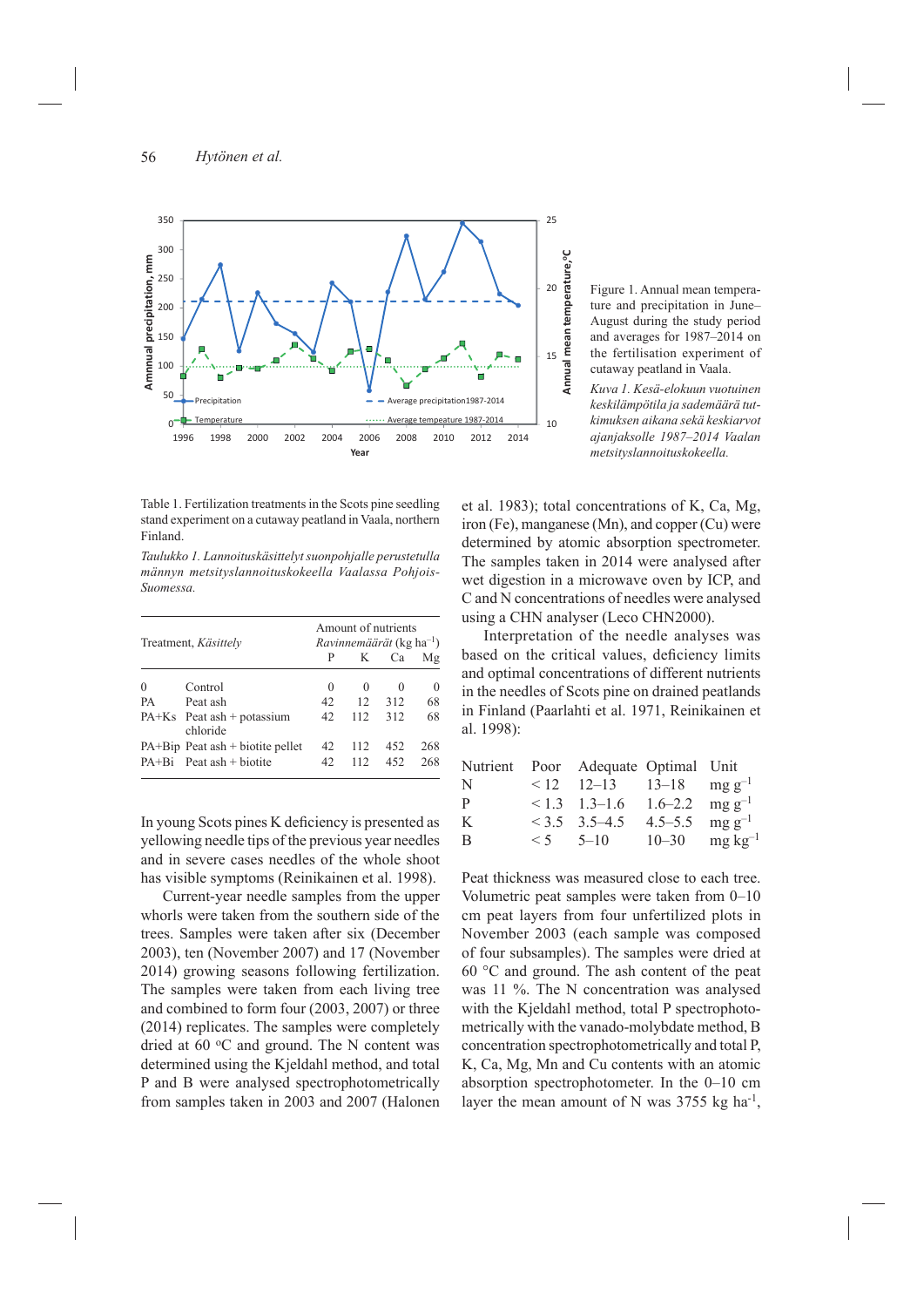P 99 kg ha<sup>-1</sup>, K 8 kg ha<sup>-1</sup>, Ca 19 kg ha<sup>-1</sup>, Mg 18 kg ha-1, Fe 1429 kg ha-1, Mn 3.8 kg ha-1, Zn 0.6 kg ha<sup>-1</sup>, Cu 0.2 kg ha<sup>-1</sup> and that of B 0.1 kg ha<sup>-1</sup>.

The statistical significance of treatments was studied using IBM SPSS 22 statistics software. When testing the effect of fertilization treatments on tree height and the nutrient concentrations, time and treatment-by-time interaction effects were tested using a repeated measures ANOVA model. Original height of seedlings, measured just before fertilization in the spring of 1998, was used as a covariate when testing the height of seedlings. In the analysis also peat thickness was tested as a covariate, but it was not found to be significant. Since in the repeated ANOVA models the Mauchly's test indicated that the assumption of sphericity had been violated, the degrees of freedom were corrected using Greenhouse-Geisser estimates of sphericity. The foliar nutrient concentrations were tested by one-way ANOVA separately for each sampling year. Tukey's test was used to test differences between means using the 0.05 level of significance. When testing figures in percentage, variance stabilizing transformation of square root arcsine was used, and for tree volume square root transformation was used.

## **Results**

#### **Mortality of seedlings**

During the study period some of the seedlings died, but only in control or peat ash treatments (Fig. 2). Three years after fertilization 10 % of seedlings had died in the peat ash treatment. In other fertilization treatments no mortality had occurred. During the following three years, i.e. six growing seasons from fertilization, mortality in the control and peat ash treatments was 22 and 31 %, respectively. The effect of treatment was statistically significant. During the following 11 years mortality increased only in the control treatment.

#### **Tree growth**

At the end of the study period the mean height of unfertilized living seedlings was 2.0 m (Fig. 3A). The final height of seedlings fertilized with peat ash  $(3.7 \text{ m})$  was significantly higher compared



Figure 2. The percentage of dead planted Scots pine seedlings 3, 6 and 17 years after fertilisation treatment. For treatments, see Table 1.

*Kuva 2. Kuolleiden männyn taimien osuus 3, 6 ja 17 vuotta lannoituskäsittelystä. Käsittelyjen kuvaus taulukossa 1.*

with the control but significantly lower compared with other fertilization treatments (Fig. 3A). The seedlings were tallest when they were fertilized with peat ash with added potassium chloride (4.5 m) or biotite (5.2–5.4 m). Treatments including K in various forms did not differ significantly from each other. The order of the growth rate in the treatments was similar throughout the study.

During the first 5–6 years seedlings fertilized with peat ash and potassium chloride grew as well as those fertilized with peat ash and biotite (Fig. 3B). Later, seedlings fertilized with peat ash and potassium chloride were growing at a lower rate. According to repeated measures analysis of variance, the year-treatment interaction on the height of the living trees was statistically significant ( $p < 0.001$ ).

Fertilization also affected breast height diameter  $(D_1, 3)$  of trees (Fig. 4A). The  $D_1, 3$  of trees on the unfertilized plots at the end of study period was 2.0 cm and on fertilized plots from 4.9 cm to 8.0 cm, depending on the treatment. All treatments including K increased the diameter growth significantly.

The mean volume of living trees was lowest on the unfertilized plots (Fig. 4B). In the treatment fertilized with peat ash the mean volume of a tree was two times higher than without fertilization. When potassium was added to peat ash either as potassium chloride or biotite, mean volume of trees was 4–5 times higher than that of unfertilized trees. Pelletizing of peat ash and biotite did not affect significantly the volume of trees.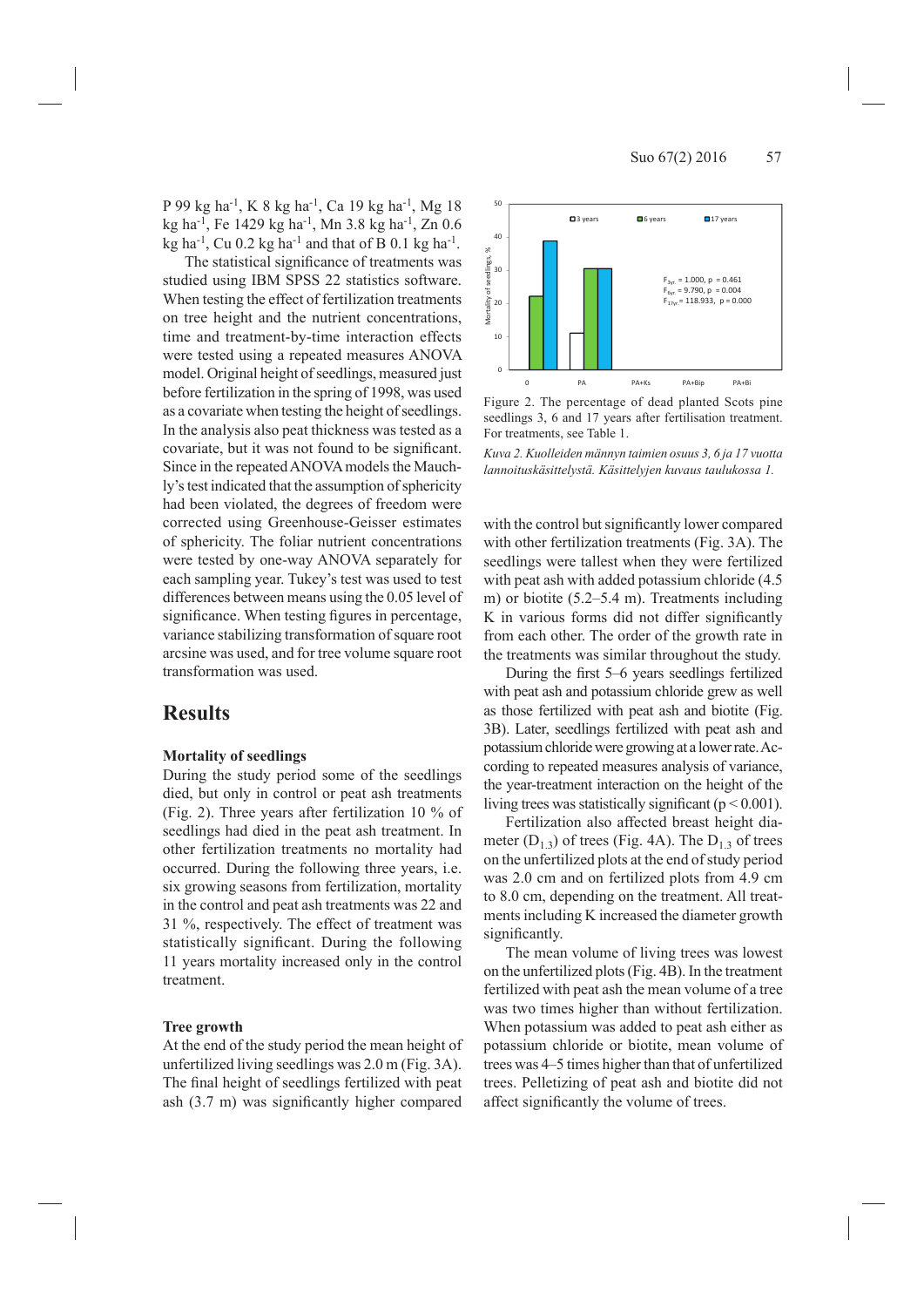

Figure 3. Mean height (A) and annual height growth of pine seedlings (B). Fertilizers were applied in spring 1998. Treatments marked with the same letters in A do not differ from each other according to Tukey's test at the 0.05 significance level. For treatments, see Table 1.

*Kuva 3. Männyn taimien keskipituus (A) ja vuotuinen pituuskasvu (B) Vaalan kokeella. Koe lannoitettiin keväällä 1998. Käsittelyt, jotka on merkitty samalla kirjaimella eivät poikkea toisistaan Tukeyn testin mukaan riskitasolla 0.05. Käsittelyt esitetty taulukossa 1.*

## **Number of needle age classes and length of needles**

All treatments including K increased the number of needle age classes significantly three years after fertilization but the effect was not significant later (Fig. 5A). The unfertilized Scots pines had two needle age classes, while pines fertilized with peat ash and potassium had three classes, on average. In the final measurement 17 years after trial establishment, the average number of needle age classes had dropped below two in all treatments.

Fertilization increased the length of needles significantly (Fig. 5B). Peat ash had increased needle length three years after treatment by 47 % and treatments with peat ash and added potassium by 97–129 %. Six years after treatment the effect of fertilization on needle length was still significant but only the treatment with pelletized peat ash and biotite resulted in a higher needle length than the control.

## **Nutrient deficiencies and foliar nutrient concentrations**

Nutrient deficiencies were visually assessed for each tree. Already three years after fertilization, K deficiency symptoms were observed in trees left unfertilized or fertilized only with peat ash (Fig. 6). Six years after fertilization visually observed K deficiency symptoms started to appear also in trees fertilized with peat ash and K. Even though unfertilized trees had the highest amount of visually observed deficiency symptoms in the final measurement, the difference between treatments was no longer significant.

Foliar N concentrations were high and in the optimum range for Scots pine on peatlands (Paarlahti et al. 1971, Reinikainen et al. 1998), and at the end of the study period even above the optimum values (Fig. 7). Foliar P concentrations were at a poor level during the whole study period of 17 years  $(1.27-1.29 \text{ g kg}^{-1})$ , and there were no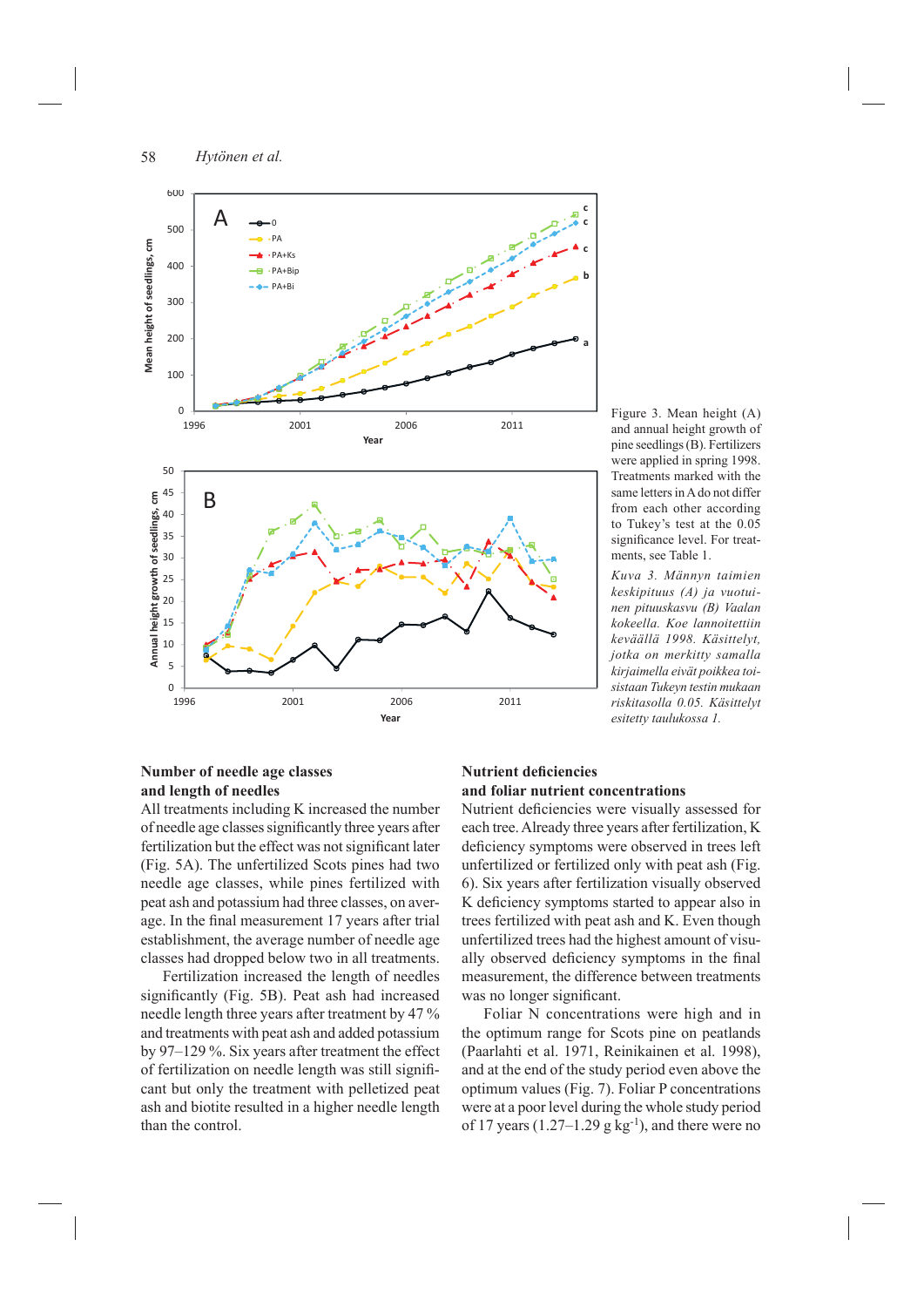

Figure 4. Mean diameter at breast height (d1.3) (A) and mean volume (B) of living trees at the end of the experiment, when 17 growing seasons were elapsed since the fertilization treatment. Treatments marked with the same letters do not differ from each other according to Tukey's test at the 0.05 significance level. For treatments, see Table 1.

*Kuva 4. Elävien puiden keskiläpimitta (A) ja keskitilavuus (B) 17 vuoden kuluttua lannoituksesta. Käsittelyt, jotka on merkitty samalla kirjaimella, eivät poikkea toisistaan Tukeyn testin mukaan riskitasolla 0.05. Käsittelyt esitetty taulukossa 1.*

differences in P concentrations between the treatments. Foliar K concentrations were low, mean values  $(2.5-3.1 \text{ g kg}^{-1})$  being much lower than the limit values reported for severe K deficiency. Fertilization by peat ash and biotite increased significantly foliar K concentrations for six years after fertilization. After 17 growing season the effect of fertilization was moderate ( $p = 0.057$ ).

Foliar B concentrations decreased in all treatments during the study period but were still slightly above the level of severe deficiency (5)  $mg \, kg^{-1}$ ) (Fig. 7). Fertilization treatments did not affect significantly foliar B concentration. The result was the same with Ca, Mn and Cu concentrations (results not shown here). Fertilized trees (except in the PA+Ks treatment) had higher Mg concentrations (0.99–1.03  $g kg^{-1}$ ) than unfertilized trees  $(0.77 \text{ g kg}^{-1})$ .



Figure 5. The number of needle age classes (A) and average length of current year needles (B) 3, 6 and 17 years from the fertilisation treatment. Treatments marked with the same letters in the same study year do not differ from each other according to Tukey's test at  $0.05$  significance level. For treatments, see Table 1

*Kuva 5. Neulasvuosikertojen lukumäärä (A) ja neulasten keskipituus (B) 3, 6 ja 17 vuotta lannoituskäsittelystä. Käsittelyt, jotka ovat samana vuotena merkitty samalla kirjaimella, eivät poikkea toisistaan Tukeyn testin mukaan riskitasolla 0.05. Käsittelyt esitetty taulukossa 1.*

Fertilization also increased the mass of needles (Fig. 7). Six and ten years after fertilization the needle mass in the trees fertilized with pelletized peat ash and biotite was higher than in the trees left unfertilized or fertilized with peat ash. Ten years after fertilization also the other treatment including biotite increased significantly the needle weight.

## **Discussion**

Generally, compared to drained peatland forests the peat N stores in cutaway peatlands are higher, but those of P mostly equal and K much lower (Ferm & Kaunisto 1983, Kaunisto & Paavilainen 1988, Kaunisto & Viinamäki 1991, Hytönen 1995, Aro et al. 1997, Aro & Kaunisto 2003). In this study the total amount of N  $(3,755 \text{ kg ha}^{-1})$  cor-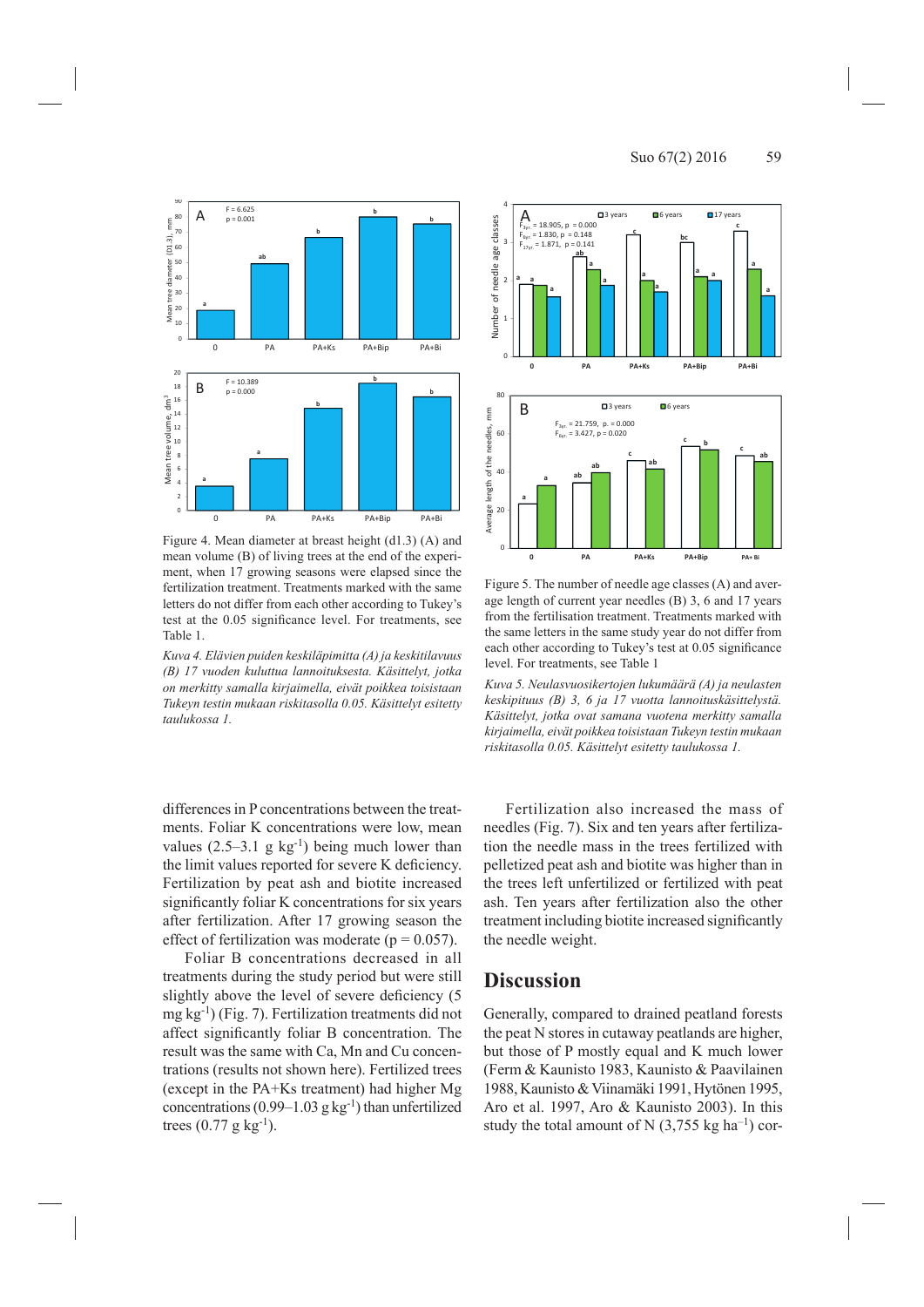

Figure 6. Visually assessed potassium deficiency symptoms in the pine needles after 3, 6 and 17 years elapsed since the fertilisation treatment (% of the all seedlings). Treatments marked with the same letters in the same study year do not differ from each other according to Tukey's test at the 0.05 significance level. For treatments, see Table 1.

*Kuva 6. Neulasten värin perusteella arvioitujen kaliumpuutossymptomien esiintyvyys männyntaimilla 3, 6 ja 17 vuotta käsittelystä (% kaikista taimista). Käsittelyt, jotka on samana vuotena merkitty samalla kirjaimella eivät poikkea toisistaan Tukeyn testin mukaan riskitasolla 0.05. Käsittelyt esitetty taulukossa 1.*

responded well to amounts measured in the same layer at two other cutaway peatlands in northern and eastern Finland ( Aro et al. 1997, Huotari 2011), but was clearly higher than in southern cutaway peatlands (Kaunisto & Viinamäki 1991, Aro et al. 1997, Aro & Kaunisto 2003). However, the Pelso peat K  $(8 \text{ kg ha}^{-1})$  and P  $(99 \text{ kg ha}^{-1})$ stores in the 0–10 cm layer were extremely low compared to results from unfertilized peat in northern and eastern Finland (K  $20-35$  kg ha<sup>-1</sup>, P 150–170 kg ha-1, Aro et al. 1997, Huotari 2011). In the southern cutaway peatlands K and P stores in the surface 10-cm-thick peat layer have varied between  $10-25$  and  $70-120$  kg ha<sup>-1</sup>, respectively (Kaunisto & Viinamäki 1991, Aro et al. 1997, Aro & Kaunisto 2003).

Due to high peat N but very low P and K stores at the Pelso cutaway peatland, nutritional imbalance was extremely severe. Therefore, the Pelso site was very suitable for testing P and K fertilizers. However, due to extreme nutritional conditions the duration of fertilizer response at the test site could be shorter than in peatland forests generally.

The seedlings grew extremely poorly when left unfertilized. At the end of the study period

these trees were the shortest, and had the lowest volume. This treatment also showed the highest tree mortality (40 %). The unfertilized trees had also fewer needle age classes and the length of the needles was the shortest. Almost all control trees were classified as having visible symptoms of K deficiency. It is clear that the trees did not have contact with the mineral soil and thus they did not get mineral nutrients from there.

Peat ash did not increase foliar nutrient concentrations of seedlings and the K concentration was very low  $(2.5-3.5 \text{ g kg}^{-1})$ . Also in several other studies peat ash has not been shown to increase foliar K concentration of Scots pines growing on peatlands (Issakainen et al. 1994, Silfverberg & Issakainen 1987b) or downy birches on cutaway peatlands (Huotari et al. 2011). Moilanen et al. (2012) even reported that especially in fertilized, nitrogen-rich sites peat ash seemed to have even aggravated K deficiencies and even large doses of peat ash did not ameliorate the lack of K. Also on afforested organic farmland peat ash proved to be a fairly poor source of K, and did not significantly increase foliar K concentrations two or eight years following application (Hytönen 2003). The acute K deficiency was seen in this study also visually as 60 to almost 100 % of trees fertilized with peat ash were classified as K deficient. Even though peat ash did not increase Scots pine foliar P concentrations in this study or in the study by Silfverberg  $\&$ Issakainen (1987b), in some other studies mainly small increases have been reported especially at high application rates (e.g. Issakainen et al. 1994, Mandre et al. 2010) lasting even 20–30 years after fertilization (Moilanen et al. 2012).

In this study, 17 years after the treatments almost one third of seedlings fertilized with peat ash had died. Peat ash increased the height and mean volume of seedlings by 83 % and 188 % respectively compared to unfertilized control seedlings. Earlier Issakainen et al. (1994) measured a 21 % height increase during a period of 13 years in nine experiments with peat ash  $(4-10 \t{ h}a^{-1})$  established on peatlands. Similarly, Moilanen et al. (2012) reported 35–60 % greater volume growth for the peat ash fertilized trees compared to unfertilized trees after ten or more years. In their study peat ash had a long-lasting effect on the growth of Scots pine (30 years after application).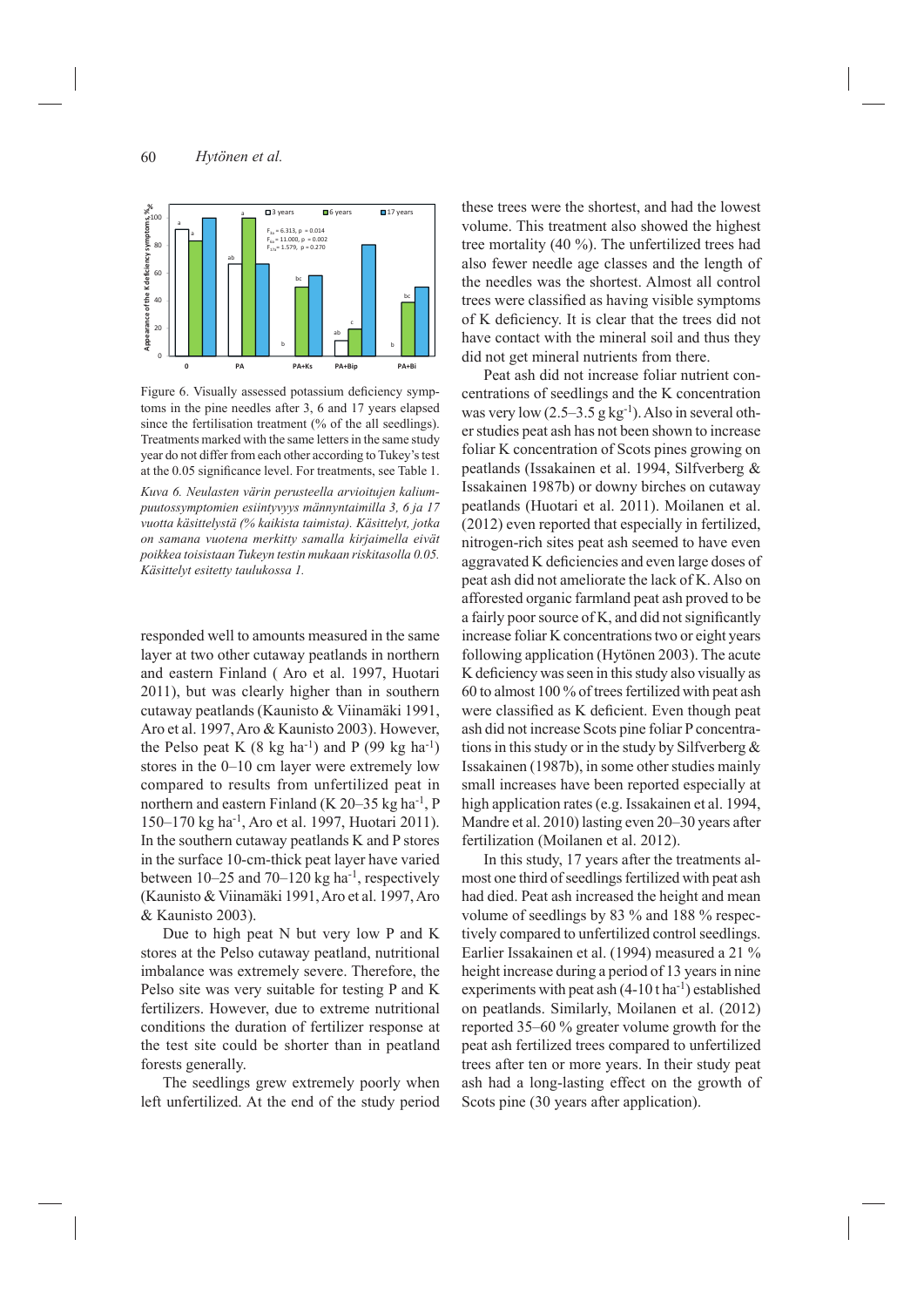

 $0.0$  $0.5$ Dry mass, g 100 needles-1 0 PA PA+KPs PA+Bip PA+Bi

Combining biotite and peat ash increased significantly foliar K concentration for six years after fertilization, but not after ten or more years. Also, in earlier studies adding K to peat ash did not result in significantly higher downy birch foliar concentrations after five years (Huotari et al. 2011) or Scots pine foliar K concentrations after 13 (Issakainen et al. 1994) or 27 years from application (Moilanen et al. 2012). However, in peatland forests in general the potassium dose applied here has been shown to correct K deficiencies for 15–20 years when K is applied as potassium chloride and considerably longer when applied as biotite (Moilanen et al. 2005). However, in this study K concentration was below the deficiency limits in all treatments and sampling occasions probably due to the extremely low original K content of the growing substrate. Due to better growth, slightly higher amount of nee-



Figure 7. Foliar N, P, K, and B concentrations after 6, 10 and 17 years, and dry mass of 100 needles 6 and 10 years after treatments. Treatments marked with missing or same letters in the same study year do not differ from each other according to Tukey's test at the 0.05 significance level. For treatments, see Table 1.

*Kuva 7. Neulasten N-, P-, K- ja B-pitoisuudet 6, 10 ja 17 vuotta lannoituksen jälkeen ja sadan neulasen massa 6 ja 10 vuotta käsittelystä. Keskiarvot, jotka eivät poikkea toisistaan tilastollisesti merkitsevästi samana vuonna, on merkitty eri kirjaimin. Käsittelyt esitetty taulukossa 1.*

dle age classes, longer needles and significantly larger needle mass, fertilized pines had taken and accumulated much more K than unfertilized trees.

When potassium chloride or biotite was added to peat ash not a single seedling died during the study period. Addition of K to peat ash increased height growth of seedlings by 127–171 %. The height growth of seedlings was similar across all treatments where K was added (potassium chloride or biotite). However, it seemed that the effect of potassium salt was smaller, even though the difference between the treatments was not significant. The volume of trees with added K was 324–428 % higher than that of unfertilized trees and 98–147 % higher than those fertilized with mere peat ash. Earlier, Issakainen et al. (1994) also reported that in fertilization of Scots pine adding potassium chloride to peat ash increased the height growth of trees. Similarly Moilanen et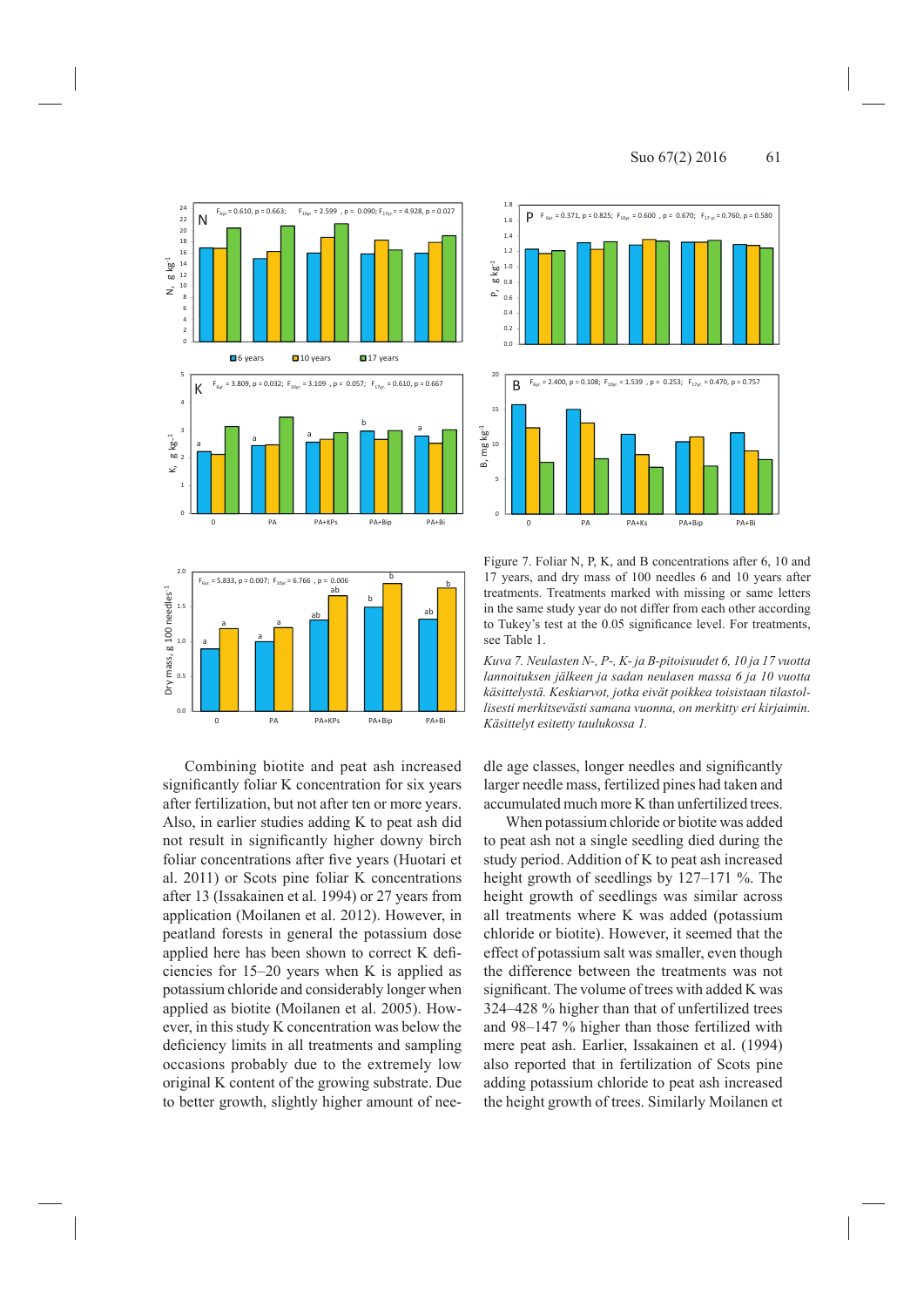al. (2012) reported that combined use of peat ash and K fertilizer increased stand growth more than the single application of either peat ash or K alone.

Peat ash pelletized with biotite was compared with un-granulated peat ash and biotite. There were no significant differences between these treatments. Even biotite, considered to be a slowsoluble potassium fertilizer, gave similar results as fast-soluble potassium chloride. Pelletizing ash and biotite did not decrease growth of seedlings compared to un-pelletized materials and growth was even slightly higher with pelletized fertilizer. However, this difference was not statistically significant. Pelletizing peat ash with biotite could increase the usability of peat ash.

In conclusion, the study showed that singletree fertilization experiments can be cost effective and give similar results as experiments using large plots. Single-tree plots have also previously been successfully used to screen fertilization treatments (e.g. Binkley et al. 1995, Saarsalmi & Tamminen 2005, Littke et al. 2014). However, growth results obtained from single-tree plots cannot be directly converted to stand level.

Peat ash is primarily a P fertilizer and due to its low K content its use in fertilization of peatland forests is limited. On peatlands, peat ash fertilization resulted in a clearly smaller general growth response by trees compared to trees fertilized with wood ash or commercial PK-fertilizer (Issakainen et al. 1994, Moilanen & Issakainen 2003). Issakainen et al. (1994) recommended using peat ash mainly on sites where P deficiencies are profound. However, adding K to peat ash would make a good fertilizer for peatland forests. For example, Moilanen et al. (2012) reported that peat ash with added K fertilizer increased stand volume growth at a similar rate as PK-fertilizer and they both had a long-lasting effect. According to this study, pelletized peat ash and slow-soluble potassium fertilizer (biotite) gave results equivalent to those obtained with peat ash and potassium chloride.

Nowadays pure peat ash is not as common residue of power plants as in previously (Moilanen et al. 2012), since peat often burnt with wood. Thus, the mixed peat and wood ashes nowadays contain more K than pure peat ash, but still contain considerably less than pure wood ash. For these lower quality ashes, improvement by adding K would enable recycling of large amounts of nutrients into peatland forests. According to the Finnish Act on Fertilizer Products (Asetus lannoitevalmisteista 2011) adding inorganic materials to granulated ash to increase its usability is allowed. Thus, when low-soluble commercial PK fertilizer is not available, peat ash combined with K (potassium chloride or biotite) would be a good alternative. As suggested by Moilanen et al. (2012) a suitable dosage for peatland fertilization would be circa  $2-4$  t ha<sup>-1</sup> of peat ash and  $200-300$ kg ha-1 of potassium chloride. The recommended amount of biotite would be just over one tonne per hectare. The granulation of the product would not decrease the usability of nutrients and would ensure good spreadability.

## **Acknowledgements**

We would like to thank Heikki Vesala and Eero Saari for the fieldwork and Seppo Vihanta also for assistance in the computing of the results.

## **References**

- Aro, L, Kaunisto, S. & Saarinen, M. 1997. Suopohjien metsitys. Hankeraportti 1986- 1995. (Summary: Afforestation of peat cutaways areas. Project report in 1986-1995). The Finnish Forest Research Institute, Research papers 634. 51 p.
- Aro, L. & Kaunisto, S. 2003. Jatkolannoituksen ja kasvatustiheyden vaikutus nuorten mäntymetsiköiden ravinnetilaan sekä puuston ja juuriston kehitykseen paksuturpeisella suonpohjalla. (Summary: Effect of refertilisation and growing density on the nutrition, growth and root development of young Scots pine stands in a peat cutaway area with deep peat layers). Suo 54(2): 49–68.
- Aronsson, K.A. & Ekelund, G.A. 2004. Biological effects of wood ash application to forest and aquatic ecosystems. Journal of Environmental Quality 33: 1595–1605.
- Asetus lannoitevalmisteista 24/11. 13.9.2011 (Act on Fertilizer Products)
- Binkley, D., Smith, F.W. & Son, Y. 1995. Nutrient supply and declines in leaf area and production in lodgepole pine. Canadian Journal of Forest Research 25(4): 621–628.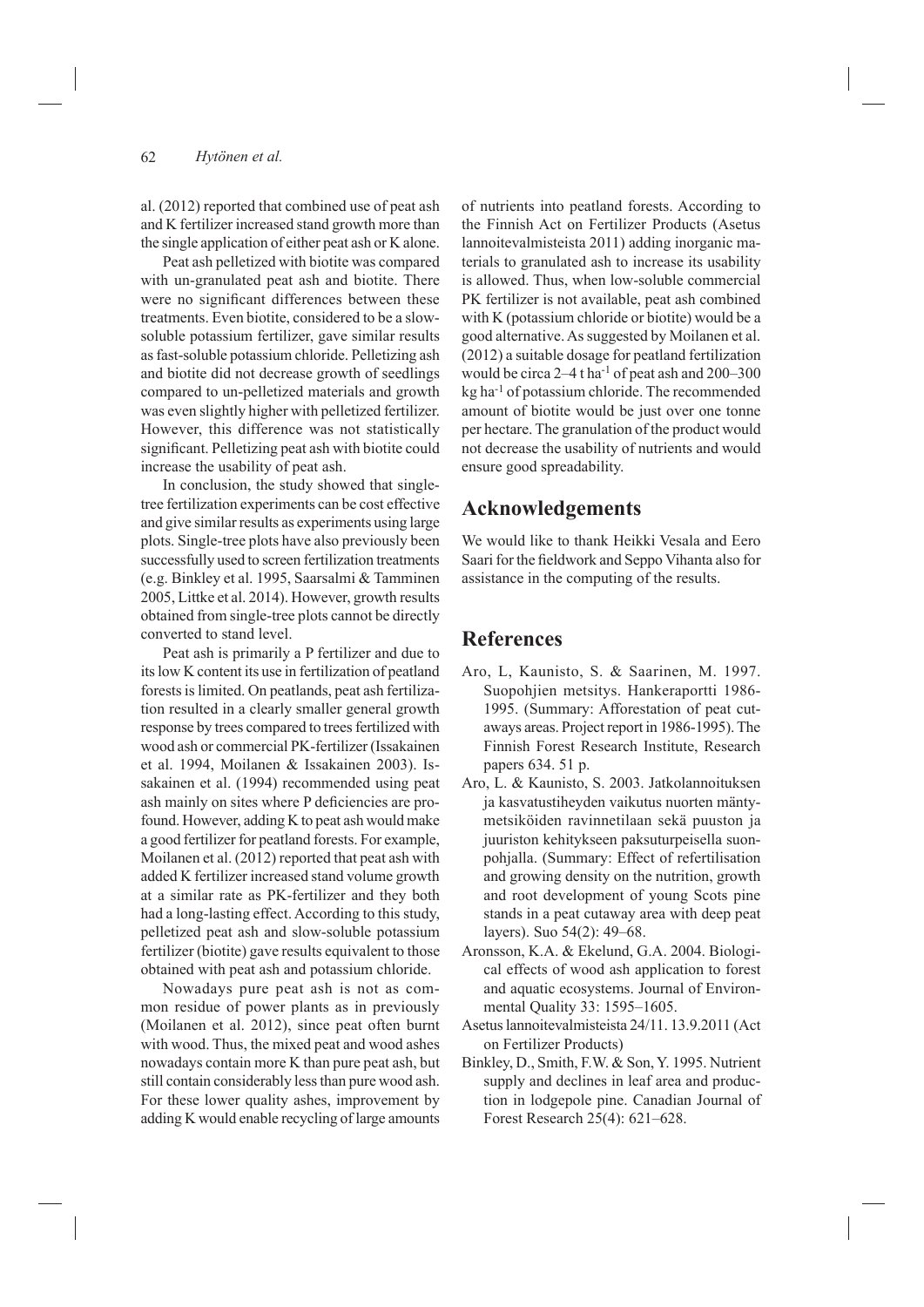- Eriksson, J. 1998. Dissolution of hardened wood ashes in forest soils: studies in a column experiment. Scandinavian Journal of Forest Research Suppl. 2: 23–32.
- Ferm, A. & Kaunisto, S. 1983. Luontaisesti syntyneiden koivumetsiköiden maanpäällinen lehdetön biomassatuotos entisellä turpeen nosto alueella Kihniön Aitonevalla. (Summary: Above-ground leafless biomass production of naturally generated birch stands in a peat cut-over area at Aitoneva, Kihniö). Folia Forestalia 558. 32 p.
- Halonen, O., Tulkki, H. & Derome, J. 1983. Nutrient analysis methods. The Finnish Forest Research Institute, Research papers 121. 28 p.
- Huotari, N. 2011. Recycling of wood- and peatash – a successful way to establish full plant cover and dense birch stand on a cut-away peatland. Acta Universitatis Ouluensis. Series A, Scientiae rerum naturalium A576. 48 p.
- Huotari, N., Tillman-Sutela, E., Pasanen, J. & Kubin, E. 2008. Ash-fertilization improves germination and early establishment of birch (*Betula pubescens* Ehrh.) seedlings on a cutaway peatland. Forest Ecology and Management 255: 2870–2875.
- Huotari, N., Tillman-Sutela, E. & Kubin, E. 2009. Ground vegetation exceeds tree seedlings in early biomass production and carbon stock on an ash-fertilized cut-away peatland. Biomass and Bioenergy 33(9): 1108–1115.
- Huotari, N., Tillman-Sutela, E. & Kubin, E. 2011. Ground vegetation has a major role in element dynamics in an ash-fertilized cut-away peatland. Forest Ecology and Management 261: 2081–2088.
- Huotari, N., Tillman-Sutela, E., Moilanen, M. & Laiho, R. 2015. Recycling of ash – For the good of the environment? Forest Ecology and Management 348: 226–240.
- Hytönen, J. 1995. Effect of fertilizer treatment on the biomass production and nutrient uptake of short-rotation willow on cut-away peatlands. Silva Fennica 29(1):21–40.
- Hytönen, J. 1998a. Effect of peat ash fertilization on the nutrient status and biomass production of short-rotation willow on cut-away peatland area. Biomass and Bioenergy 15(1): 83–92.
- Hytönen, J. 1998b. Puutuhkasta ja muista jäteaineista valmistetut pelletit rauduskoivun

taimien ravinnelähteenä. (Summary: Pellets made of wood ash and other wastes as nutrient sources for silver birch seedlings). Suo 49(2): 49–63.

- Hytönen, J. 1999. Tuhkapellettien hajoaminen maastossa. Metsätieteen aikakauskirja 3/1999: 533–538.
- Hytönen, J. 2003. Effects of wood, peat and coal ash fertilization on Scots pine foliar nutrient concentrations and growth on afforested former agricultural peat soils. Silva Fennica 37(2): 219–234.
- Issakainen, J., Moilanen, M. & Silfverberg, K. 1994. Turvetuhkan vaikutus männyn kasvuun ja ravinnetilaan ojitetuilla rämeillä. (Resume: Effects of peat-ash fertilization on drained pine mires). Metsäntutkimuslaitoksen tiedonantoja 499. 22 p.
- Jokinen, R. 1982. The efficiency of dolomitic limestone, basic slag and a peat ash as liming agents, and as calcium and magnesium sources for turnip rape. Journal of the Scientific Agricultural Society of Finland 54: 371–383.
- Juntunen, M-L. 1982. Tuhkan levityksen terveydellisten haittojen arviointi. Metsäntutkimuslaitoksen tiedonantoja 62. 17 p.
- Kaunisto, S. & Paavilainen, E. 1988. Nutrient stores in old drainage areas and growth of stands. (Seloste: Turpeen ravinnevarat vanhoilla ojitusalueilla ja puuston kasvu). Communicationes Instituti Forestalis Fenniae 145, 39 p.
- Kaunisto, S. & Tukeva, J. 1984. Kalilannoituksen tarve avosoille perustetuissa riukuasteen männiköissä. (Summary: Need for potassium fertilization in pole stage pine stands established on bogs). Folia Forestalia 585, 40 p.
- Kaunisto, S., Moilanen, M. & Issakainen, J. 1993. Apatiitti ja flogopiitti fosfori- ja kaliumlannoitteina suomänniköissä. (Summary: Apatite and phlogopite as phosphorus and potassium fertilizers in peatland pine forests). Folia Forestalia 810, 30 p.
- Kaunisto, S., Moilanen, M. & Issakainen, J. 1999. Effect of apatite and phlogopite application on the needle nutrient concentrations of *Pinus sylvestris* (L.) on drained pine mires. (Tiivistelmä: Apatiitti- ja flogopiittilannoituksen vaikutus männyn neulasten ravinnepitoisuuksiin ojitetuilla rämeillä.) Suo 50(1): 1–15.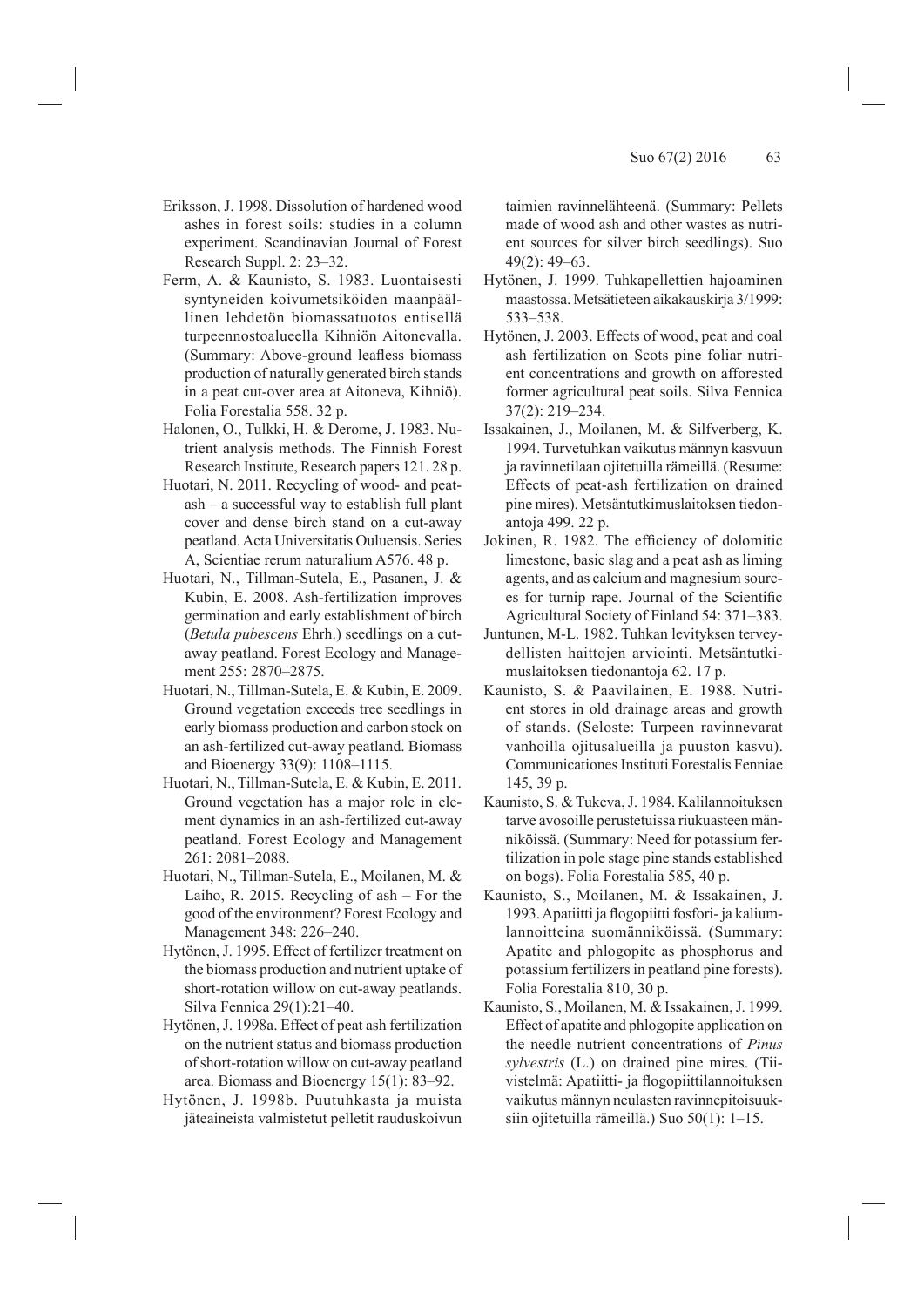- Kaunisto, S. & Viinamäki, T. 1991. Lannoituksen ja leppäsekoituksen vaikutus mäntytaimikon kehitykseen ja suonpohjaturpeen ominaisuuksiin Aitonevalla. (Summary: Effect of fertilization and alder (*Alnus incana*) mixture on the development of young Scots pine (*Pinus sylvestris*) trees and the peat properties in a peat cutover area at Aitoneva, southern Finland). Suo 42(1): 1–12.
- Littke, K.M., Harrison, R.B., Zabowski, D. & Briggs D.G. 2014. Assessing nitrogen fertilizer response of coastal Douglas-fir in the Pacific Northwest using a paired-tree experimental design. Forest Ecology and Management 330: 137–143.
- Lumme, I. 1988. Early effects of peat ash on growth and mineral nutrition of the silver birch (*Betula pendula*) on a mined peatland. Silva Fennica 22: 99–112.
- Mandre, M, Pärn, H., Klõšeiko, J., Ingerslev, M., Stupak, I., Kört, M. & Paasrand, K. 2010. Use of biofuel ashes for fertilization of *Betula pendula* seedlings on nutrient-poor peat soil. Biomass and Bioenergy 34: 1384–1392.
- Moilanen, M. 1993. Lannoituksen vaikutus männyn ravinnetilaan ja kasvuun Pohjois-Pohjanmaan ja Kainuun ojitetuilla soilla. (Summary: Effect of fertilization on the nutrient status and growth of Scots pine on drained peatlands in northern Ostrobothnia and Kainuu). Metsätieteen aikakauskirja – Folia Forestalia 820, 37 p.
- Moilanen, M. 2009. Metsätuhkan ravinteet takaisin metsään. Motivan julkaisuja 12/2009. 4 p.
- Moilanen, M., Ferm, A. & Issakainen, J. 1987. Kasvihuonekokeita erilaisten jäteaineiden vaikutuksesta hieskoivun alkukehitykseen turvealustalla. Metsäntutkimuslaitoksen tiedonantoja 281. 36 p. + appendices.
- Moilanen, M. & Issakainen, J. 2003. Puu- ja turvetuhkien vaikutus maaperään, metsäkasvillisuuden alkuainepitoisuuksiin ja puuston kasvuun. Metsätehon raportti 162, 91 p. Available at: http://www.metsateho.fi/files/ metsateho/Raportti/Raportti\_162.pdf
- Moilanen, M., Issakainen, J. & Silfverberg, K. 2012. Peat ash as a fertilizer on drained mires – effects on the growth and nutritional status of Scots pine. Working papers of the Finnish Forest Research Institute 231. 18 p.
- Moilanen, M., Pietiläinen, P. & Issakainen, J. 2005. Long-term effects of apatite and biotite on the nutrient status and stand growth of Scots pine (*Pinus sylvestris* L.) on drained peatlands. Suo 56(3): 115–128.
- Moilanen, M., Saarinen, M. & Silfverberg, K. 2010. Foliar nitrogen, phosphorus and potassium concentrations of Scots pine in drained mires in Finland. Silva Fennica 44(4): 583–601.
- Moilanen, M., Hytönen, J., Hökkä, H. & Ahtikoski, A. 2015. Fertilization increased growth of Scots pine and financial performance of forest management in a drained peatland in Finland. Silva Fennica. 49( 3): id 1301. http://dx.doi. org/10.14214/sf.1301
- Nieminen, M., Piirainen, S. & Moilanen, M. 2005. Release of mineral nutrients and heavy metals from wood and peat ash fertilizers: Field studies in Finnish forest soils. Scandinavian Journal of Forest Research 20(2): 146–153.
- Paarlahti, K., Reinikainen, A. & Veijalainen, H. 1971. Nutritional diagnosis of Scots pine stands by needle and peat analysis. (Seloste: Maa- ja neulasanalyysi turvemaiden männiköiden ravitsemustilan määrityksessä). Communicationes Instituti Forestalis Fenniae 74(5): 58 p.
- Pietiläinen, P., Moilanen, M. & Vesala, H. 2005. Nutrient status and growth of Scots pine (*Pinus sylvestris* L.) on drained peatlands after potassium fertilisation. Suo 56(3): 101–113.
- Pitman, R.M. 2006. Wood ash use in forestry a review of the environmental impacts. Forestry 79: 563–588.
- Reinikainen, A., Veijalainen, H. & Nousiainen, H. 1998. Puiden ravinnepuutokset – metsänkasvattajan ravinneopas. The Finnish Forest Research Institute, Research papers 688. 44 p.
- Saarela, I. 1991. Wood, bark, peat and coal ashes as liming agents and sources of calcium, magnesium, potassium and phopshorus. Annales Agriculturae Fenniae 30: 375–388.
- Saarsalmi, A. & Tamminen, P. 2005. Boron, phosphorus and nitrogen fertilization in Norway spruce stands suffering from growth disturbances. Silva Fennica 39(3): 351–364.
- Silfverberg, K. 1996. Nutrient status and development of tree stands and vegetation on ash-fertilized drained peatlans in Finland. The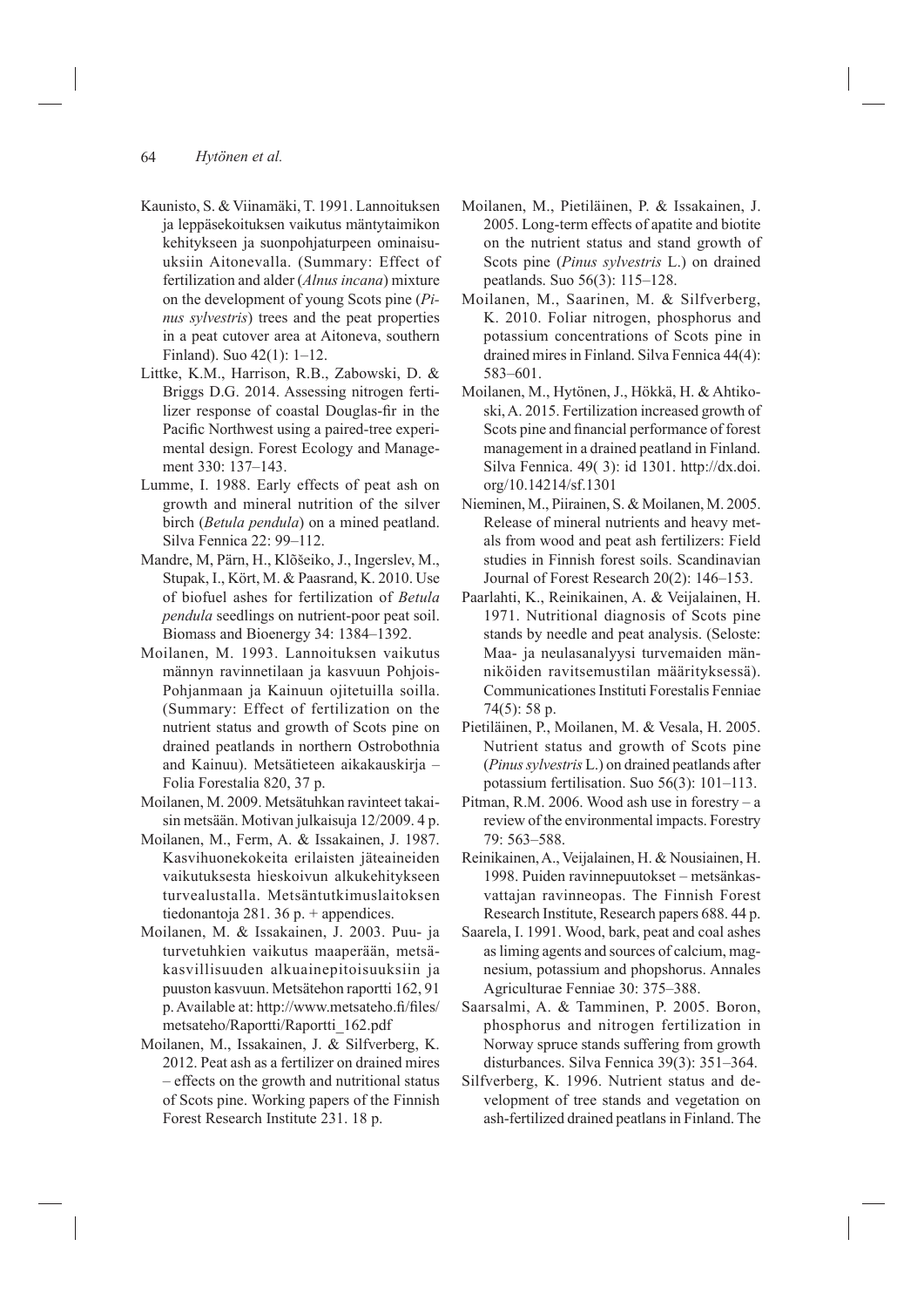Finnish Forest Research Institute, Research papers 588. 27 p.

- Silfverberg, K. & Issakainen, J. 1987a. Turpeentuhkan vaikutuksista puuston kasvuun ja ravinnetilaan käytännön lannoitustyömailla. (Summary: Growth and foliar nutrients in peat-ash fertilized stands). Suo 38(3–4): 53–62.
- Silfverberg, K. & Issakainen, J. 1987b. Tuhkan määrän ja laadun vaikutus neulasten ravinnepitoisuuksiin ja painoon rämemänniköissä. (Abstract: Nutrient contents and weight of Scots pine needles in ash-fertilized peatland stands). The Finnish Forest Research Institute, Research papers 271. 15 p.
- Silfverberg, K. & Moilanen, M. 2008. Long-term nutrient status of PK fertilized Scots pine stands on drained peatlands in North-Central

Finland.(Tiivistelmä: PK-lannoituksen vaikutus männyn ravinnetilaan Pohjois-Pohjanmaan ojitusalueilla). Suo 59(3): 71–88.

- Silfverberg, K., Huotari, N. & Kokkonen, A.-M. 2010. Puu- ja turvetuhkan vaikutukset kasvillisuuteen ja männyn taimettumiseen päätehakatulla turvekankaalla. Metsätieteen aikakauskirja 4/2010: 341–353.
- Steenari, B.-M., Karlsson, L.G. & Lindqvist, O. 1999. Evaluation of the leaching characteristics of wood ash and the influence of ash agglomeration. Biomass and Bioenergy 16: 119–136.
- Takalo, S. 1997. Tuhka ja jätteet pelleteiksi lieriöpuristimella. In: Nurmi, J., Hytönen, J. & Polet, K. (Eds.). Energiapuusta puutuhkaksi. The Finnish Forest Research Institute, Research papers 660: 59–62.

#### **Tiivistelmä: Turvetuhka ja biotiitti männyn metsityslannoituksessa suonpohjalla**

Puun ja turpeen poltossa syntyvien tuhkien ravinnepitoisuuden vaihtelu voi olla suurta. Puutuhkan, jossa on melko runsaasti fosforia (P) ja kaliumia (K), kierrätystä on tutkittu melko intensiivisesti vuosikymmenten ajan. Tutkimustulokset osoittavat, että puutuhkan käytöllä suometsissä on monia etuja. Sen on todettu lisäävän puuston kasvua ja parantavan ravinnetaloutta sekä vähentävän maaperän happamoitumista (esim. Aronsson & Ekelund 2004, Pitman 2006, Huotari ym. 2015).

Useissa turvetalousmaissa turvetta käytetään voima- ja lämpölaitoksissa. Suomessa turve muodostaa 5–7 % kokonaisenergian kulutuksesta. Nykyisin turvetta poltetaan useimmiten yhdessä puun kanssa, jolloin syntyy sekatuhkia. Turvetuhkaa ja sekatuhkia arvioidaan syntyvän Suomessa vuosittain 300 000–400 000 tonnia (Moilanen 2009). Sekä puutuhkan että turvetuhkan sisältämien ravinteiden kierrätys on kiinnostava vaihtoehto kaatopaikoille ja läjitysalueille viennin sijaan. Turvetuhka sisältää runsaasti fosforia ja voisi sopia suometsien lannoitukseen. Toisaalta lannoiteominaisuuksia heikentää hyvin alhainen kaliumpitoisuus.

Irtotuhkan levitys metsiin on teknisesti hankalaa. Rakeistaminen parantaa tuhkan levitettävyyttä ja rakeistamisen yhteydessä turvetuhkaan on lisättävissä haluttuja ravinteita.

Tutkimuksen tavoitteena oli selvittää, parantaako kaliumlisäys turvetuhkan lannoitusvaikutusta männyntaimien alkukehitykseen suonpohjalla. Kaliumlähteinä verrattiin nopealiukoista kalisuolaa ja hidasliukoista biotiittia. Lisäksi haluttiin selvittää, millainen on turvetuhka-biotiittipelletin lannoitusvaikutus. Vertailuna käytettiin lannoittamatonta käsittelyä ja pelkkää turvetuhkakäsittelyä (Taulukko 1). Tutkimus tehtiin turvetuotannosta vapautuneella suonpohjalla Vaalan Pelsonsuolla. Jäljelle jääneen turvekerroksen keskimääräinen paksuus oli 38 cm. Vaikka suonpohjan 0–10 cm:n kerroksessa oli runsaasti typpeä (3755 kg ha–1), olivat fosfori- (P 99 kg ha–1) ja etenkin kaliummäärät (K 8 kg ha–1) alhaiset. Siten koealue sopi hyvin kaliumlannoitteiden vaikutusten tutkimiseen.